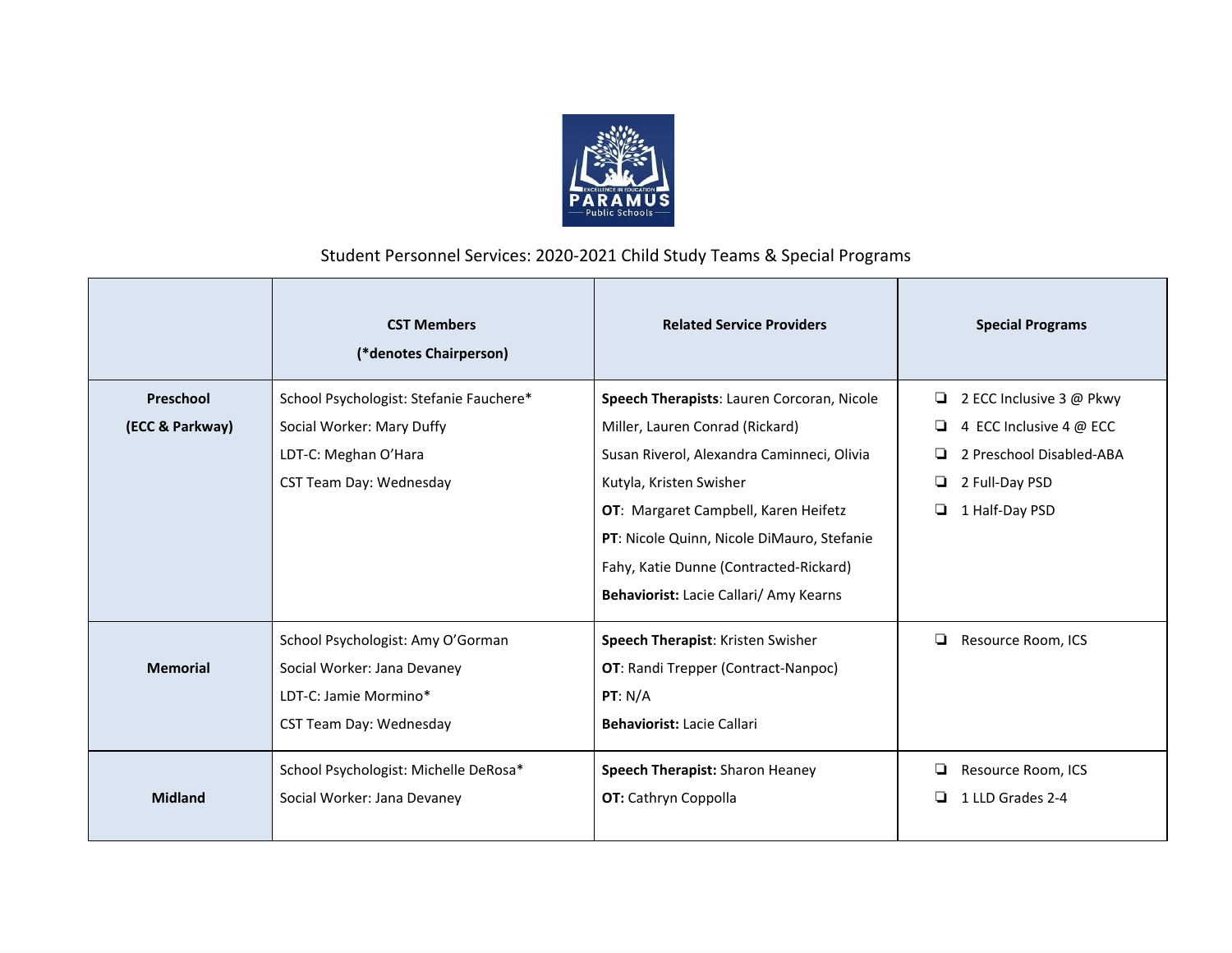|                    | LDT-C: Meghan O'Hara<br><b>CST Team Day: Monday</b>                                                                            | PT: Kayla Chung (Contracted-Rickard)<br><b>Behaviorist: Consultant</b>                                                                                                                                                                                                                                                                              |                                                                                                                                                                                                                  |
|--------------------|--------------------------------------------------------------------------------------------------------------------------------|-----------------------------------------------------------------------------------------------------------------------------------------------------------------------------------------------------------------------------------------------------------------------------------------------------------------------------------------------------|------------------------------------------------------------------------------------------------------------------------------------------------------------------------------------------------------------------|
| <b>Stony Lane</b>  | School Psychologist: Michelle DeRosa<br>Social Worker: Lindsay Roth<br>LDT-C: Nikki Licata*<br><b>CST Team Day: Wednesday</b>  | SpeechTherapist: Darlyne Kelleher<br><b>OT:</b> Diane McCormack (Contract-Nanpoc)<br>PT: Katie Dunne (Contracted-Rickard)<br>Behaviorist: Lacie Callari                                                                                                                                                                                             | Resource Room, ICS<br>❏<br>1 LLD Grades 1-2<br>❏<br>◘<br>1 LLD Grades 3-4                                                                                                                                        |
| Parkway            | School Psychologist: Michelle DeRosa<br>Social Worker: Jara Beagelman<br>LDT-C: Meghan O'Hara*<br><b>CST Team Day: Tuesday</b> | <b>Speech Therapists:</b><br>Nicole Miller, Lauren Conrad<br>Susan Riverol, Alexandra Caminneci, Olivia<br>Kutyla, Kristen Swisher<br>OT:<br>Karen Heifetz<br>Tara Nocella (Contract-Rickard)<br>PT:<br>Nicole Quinn (Contract-Rickard)<br>Nicole DeMauro (Contract-Rickard)<br>Katie Dunne (Contract-Rickard)<br><b>Behaviorist: Lacie Callari</b> | 2 ECC Inclusive 3<br>▫<br>2 Preschool Disabled-ABA<br>2 Full-Day PSD<br>❏<br>1 Half-Day PSD<br>❏<br>1 LLD (Grades 3-4)<br>❏<br>1 MD/ABA (Grades K-1)<br>❏<br>Resource Room, ICS<br>❏<br>▫<br><b>BCSS Visions</b> |
| <b>Ridge Ranch</b> | School Psychologist: Denise Galianos<br>Social Worker: Mary Duffy<br>LDT-C: Nikki Licata *<br><b>CST Team Day: Tuesday</b>     | <b>Speech Therapists:</b><br>Jordyn Medina<br>Barbara Vene-Anderson<br>Jennifer Laurin(Contract-Rickard)                                                                                                                                                                                                                                            | 1 Autism/ABA Grades K-1<br>❏<br>1 Autism/ABA Grades 2-4<br>1 LLD Grades K-1<br>❏<br>1 LLD Grades 2-4<br>ப                                                                                                        |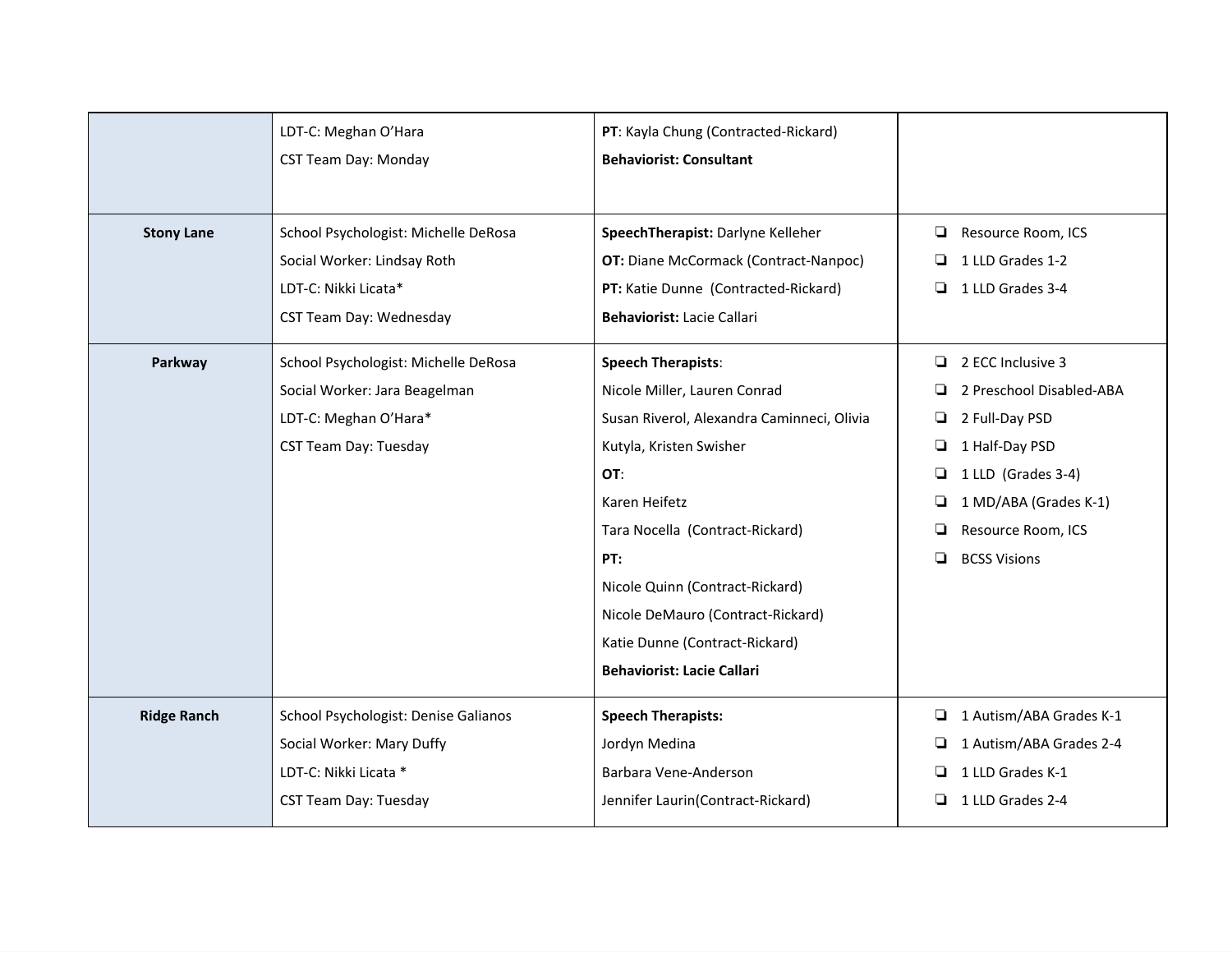| <b>East Brook</b> | Clinical Coordinator/SW: Jara Beagelman *<br>School Psychologist: Denise Galianos<br>Social Worker: Vana Ekmekjian-Thomson<br>LDT-C: Jenna Esdale<br><b>CST Team Day: Monday</b> | OT: Mary Beth Bishack (Nanpoc-Contract)<br>PT:<br>Michelle Bodoff (Contract-Rickard)<br>Carol Roy (Contract-Rickard)<br>Behaviorist: Lacie Callari<br>Speech Therapist: Danielle Graves<br>TBI Therapists: Barbara Anderson, Kevin<br>Kehoe<br><b>OT:</b> Randi Trepper (Nanpoc-contract)<br>PT: Kayla Chung (Contract-Rickard)<br>Behaviorist: Juan Castro<br>Care Plus Clinicians: Diane Wirth, Lara Librie,<br>Staci Chmielewski | ❏<br>❏<br>⊔<br>❏<br>❏      | Resource Room, ICS<br>Resource Room, ICS<br>TBI Intervention program<br>.5 Dyslexia Specialist<br>2.5 Care Plus Clinicians                              |
|-------------------|----------------------------------------------------------------------------------------------------------------------------------------------------------------------------------|-------------------------------------------------------------------------------------------------------------------------------------------------------------------------------------------------------------------------------------------------------------------------------------------------------------------------------------------------------------------------------------------------------------------------------------|----------------------------|---------------------------------------------------------------------------------------------------------------------------------------------------------|
| <b>West Brook</b> | School Psychologist: Eileen Purtill*<br>Social Worker: Lindsay Roth<br>LDT-C: Jamie Mormino<br>CST Team Day: Thursday                                                            | <b>Speech Therapists:</b><br>Shari Mendelson<br>Lindsay Rossillo<br>Kevin Kehoe<br><b>OT:</b> Loretta Gerace(Nanpoc-Contract)<br>Diane McCormack (Nanpoc-Contract)<br>Tara Nocella (Nanpoc-Contract)<br>PT: Kayla Chung (Contract-Rickard)<br>Behaviorist: Amy Kearns<br>Care Plus Clinician: Jackie Emerson                                                                                                                        | ❏<br>❏<br>❏<br>❏<br>❏<br>◻ | Resource Room, ICS<br>1 Care Plus Clinician LEAP/MD<br>Classes<br>1 LLD Grades 5-6<br>1 LLD Grades 7-8<br>.5 Dyslexia Specialist<br><b>BCSS Visions</b> |